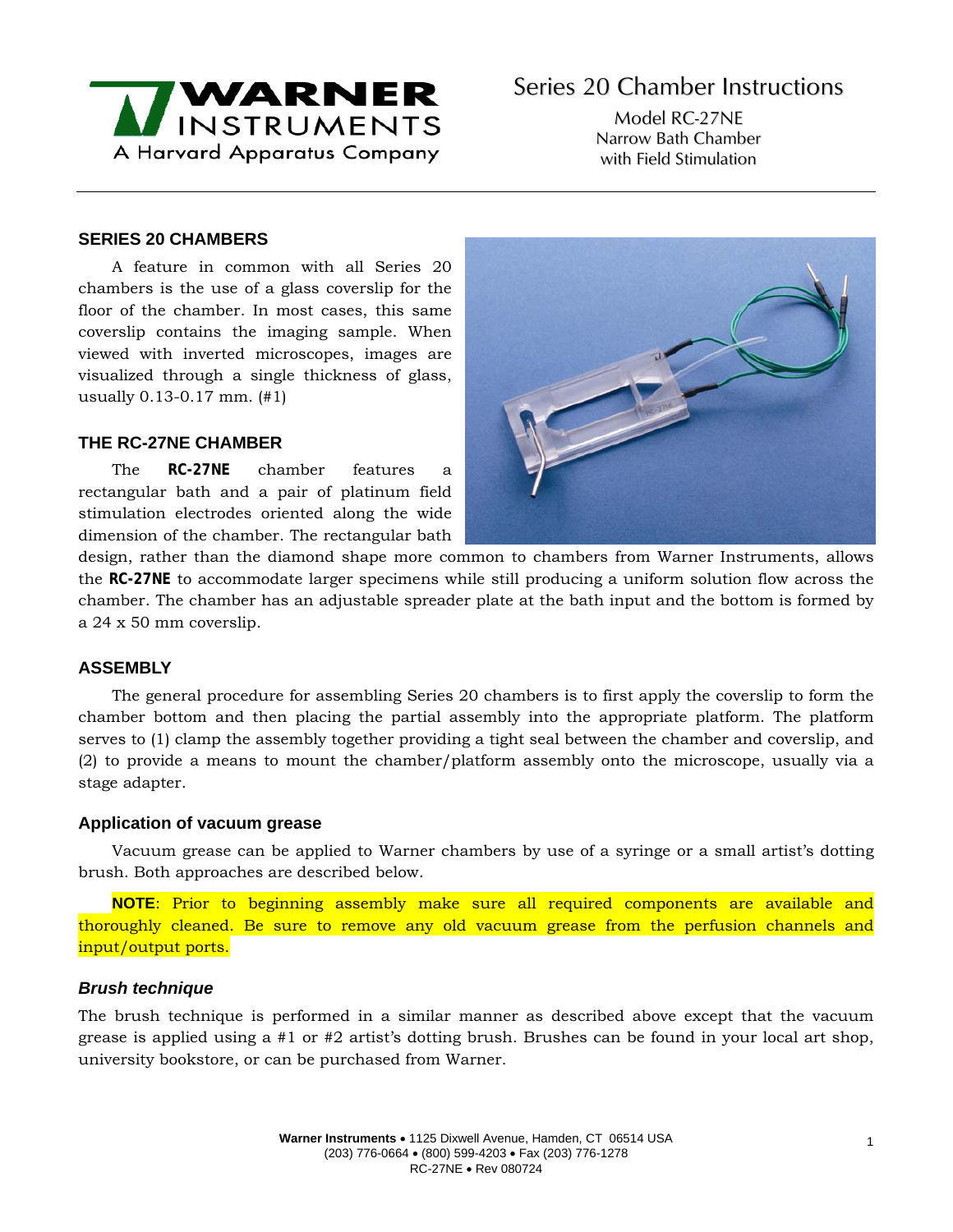### **NOTE**: We suggest the brush technique since the resultant application of vacuum grease is more precise.

### *Syringe technique*

Begin by loading a 1cc syringe with a small quantity of vacuum grease. The use of a needle is unnecessary and undesirable.

Using the syringe, apply a small bead of grease to the chamber as described below. Evenly distribute the grease by placing a spare coverslip into place and gently pressing it into position.

Remove and discard the spare coverslip and clean away any grease which may have entered the bath area. Pay particular attention to the perfusion input and outlet ports since the presence of grease in these areas will impede the flow of perfusate.

#### **Assembling the chamber**

- 1. Using the brush or the 1 cc syringe, apply a small bead of grease to the coverslip groove on the *bottom of the chamber.*
- 2. Evenly distribute the grease around the seat by placing a 24 x 50 mm rectangular glass coverslip onto the chamber bottom and gently pressing it into position.
- 3. Remove and discard the coverslip.
- 4. Inspect the chamber and remove any grease from the bath area and perfusion ports.
- 5. The chamber is now primed and ready to accept the bottom coverslip.

NOTE: You may wish to first test fit a coverslip to determine the best amount of grease to apply.

Chamber Assembly Clamp Screw The chamber is prepared by applying a thin bead of vacuum Side Clamp grease to the chamber bottom. The sample coverslip (sample side up) is then attached to the chamber. This assembly is then placed in the platform and Chamber clamped to provide a seal between coverslip and chamber. Mounting on the microscope is done with the Cover Glass appropriate stage adapter. The installation is completed by connecting the perfusion lines and any heater cabling Platforn Heating required. Element Assembly of the closed type Stage chambers includes installation Adapter of the top coverslip which  $\circ$ precedes the steps outlined above.

Installing the chamber bottom and mounting into the platform

- 1. Place a clean 24 x 50 mm coverslip onto the *bottom of the chamber* and gently press it into place to form a secure attachment. Take care to avoid breaking or smearing vacuum grease over the 'window' portion of the coverslip.
- 2. Check that the coverslip is seated properly and that the perfusion ports are not occluded.
- 3. Place the chamber/coverslip assembly into a **P-6, PH-6** or **PM-6** platform.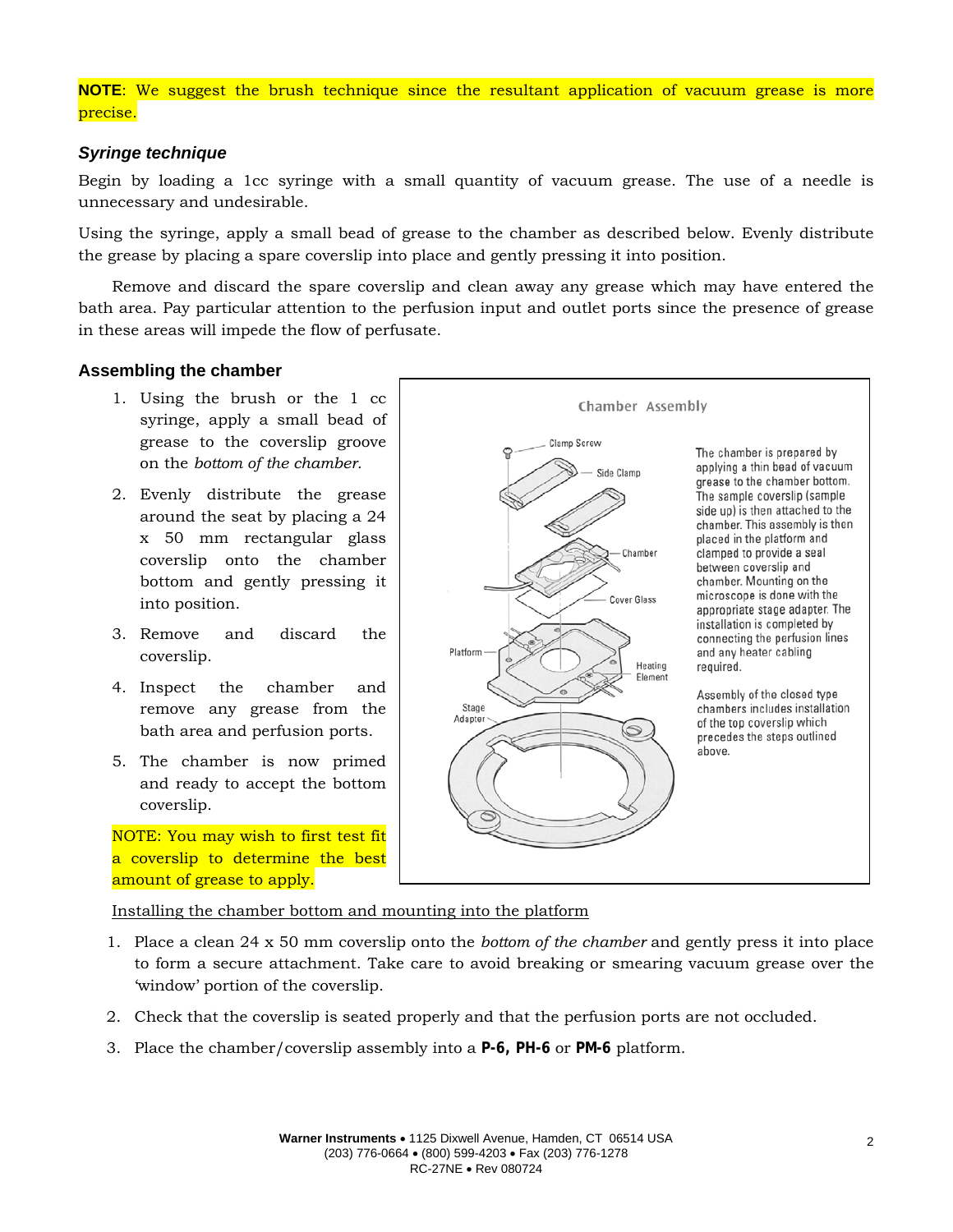4. Slide the platform side clamps into place and, if using a **P-6** or **PH-6,** tighten the assembly together using the 4 Phillips-head screws.

Pre-filling the perfusion lines

- 1. Perfusing solution is delivered through 1/16" OD polyethylene tubing which is attached to the inlet port.
- 2. Make attachments to the chamber as described in the section labeled 'Perfusion' and run a small amount of perfusate through both the inlet and exit ports.

#### Attaching the electrode leads

1. Attach the green electrode leads to the assembled chamber/platform prior to mounting it to the microscope.

NOTE: Use care when connecting the green wire leads to the chamber body. The contacts within the plug are fragile.

2. Once the platform is mounted to the microscope stage you can make further attachment to your electronics.

#### **Mounting onto the microscope**

The assembled Series 20 chamber/platform can be mounted directly onto a microscope stage if the stage is both flat and has a cutout smaller than the platform. In most cases, however, the stage cutout is larger than the platform necessitating the use of a stage adapter. In addition, a stage adapter is highly recommended if the platform is to be heated since it provides insulation between the platform and microscope stage.

Warner Instruments stocks stage adapters for most popular microscopes (*see* Appendix A) and we will custom manufacture adapters for special applications. Contact our Sales Department for details.

#### **PERFUSION**

Perfusate is delivered to the chamber through 1/16" OD polyethylene tubing (**PE-160**, available from Warner Instruments). A tubing sample is inserted into the chamber during shipping to identify the input port. Insertion of perfusion tubing to the input port can be greatly simplified by cutting the end of the tube on a bias rather than with a square face. We recommend pre-filling tubing with buffer before insertion as this will reduce the occurrence of bubbles in the flow path.

#### **Fluid control**

Solution source selection and rate of delivery can be of either of manual or automatic design and is left to the user. However, Warner Instruments manufactures several perfusion control systems (e.g., the valve-driven **VC-6** and **VC-8** Control Systems, both of which can be used for this application). Finally, a reference by Trese Leinders-Zufall describing the advantages of various perfusion control systems is available for download from the related files section of this product's page on our website. You can find this and other references at http://www.warneronline.com/product\_info.cfm?id=1217.

#### **Multiple perfusion solutions**

Warner Instruments multi-port manifolds (**MP Series**) can be used to connect up to 8 solution lines to the **Series 20** chambers. Input and output ports on the **MP series** manifolds are designed to accept PE-160 tubing. Tubing ends should be cut on an angle before insertion and pushed in as far as they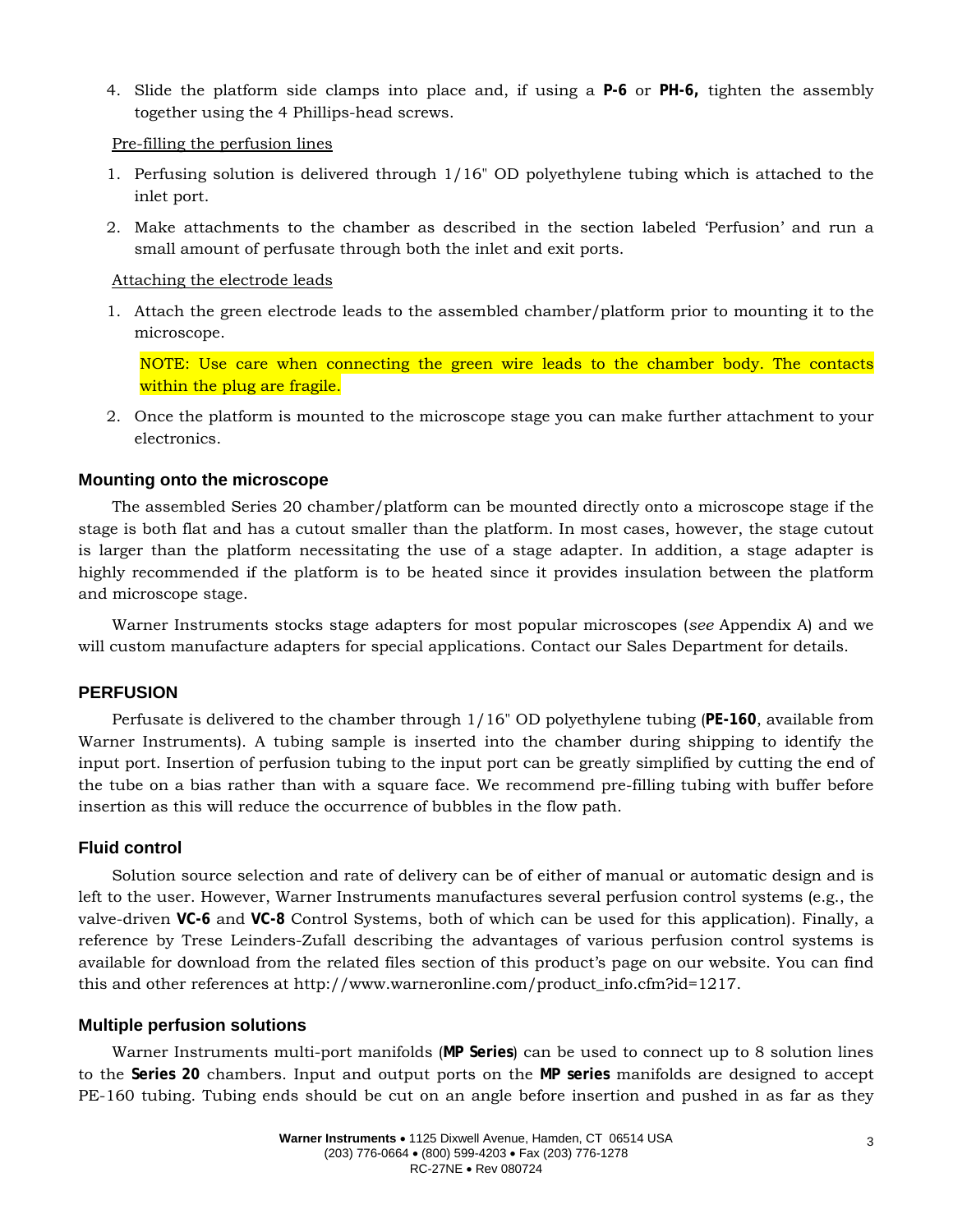will go. Air can be removed from each feed line by pre-filling with its appropriate solution. Finally, the manifold output tube is attached to the input port of the chamber. We recommend making the connection between the manifold exit port and chamber input port as short as possible to minimize solution exchange times.

#### **Suction/Level control**

Removal of solution from Series 20 chambers is usually performed by aspiration. We recommend the use of a vacuum trap to avoid introduction of aspirant into your house vacuum lines. In general, suction tubing is installed in a slot in the suction reservoir wall allowing adjustment of the fluid level in the main body of the chamber. Adjust the vacuum until the suction rate is equal to the flow rate into the chamber.

#### **PLATFORM HEATING**

A general discussion regarding issues surrounding heating of solutions and Warner platforms is available for download on our website. (http://www.warneronline.com/product\_info.cfm?id=747)

#### **Monitoring the heat**

Heat is transferred to the aluminum platform from a pair of 20  $\Omega$  power resistors, one mounted on each side of the platform. Heater platforms are supplied with a thermistor assembly and non-heater platforms can be upgraded by ordering a **CC-28 Cable Assembly**. The temperature of the platform is monitored by measuring the platform thermistor resistance and adjusting the voltage to the heaters. A second temperature sensing device, such as a thermistor, can be placed in the bath to directly monitor the solution temperature.

Automatic heat control is achieved by using either a Warner **TC-324B** or **TC-344B** Temperature Controller (single or dual channel models, respectively). These devices allow either the platform or solution thermistor to be selected as the control sensor. The desired temperature is set and automatically maintained at less than 1°C deviation.

#### **Thermistor information**

The maximum temperature rating of the supplied thermistor is 60°C. The thermistor assembly is inserted into the small hole drilled in the side of the platform.

NOTE: If the thermistor fits loosely in the hole, use a drop of oil (immersion or mineral), or alternatively vacuum grease, to insure good thermal transfer.

#### **MAINTENANCE**

Cleaning of polycarbonate chambers should be performed using a dilute detergent solution. Alternatively, Warner instruments has developed a trisodium phosphate (TSP) wash protocol which gives very good results. Contact our Technical Support staff or download the protocol in PDF format from our website. (http://www.warneronline.com/pdf/whitepapers/cleaning\_plastic.pdf)

NOTE: Do not use alcohol, ether or other solvents on plastic parts. Solvents may be used on the anodized surfaces of the platforms. All chamber parts may be autoclaved.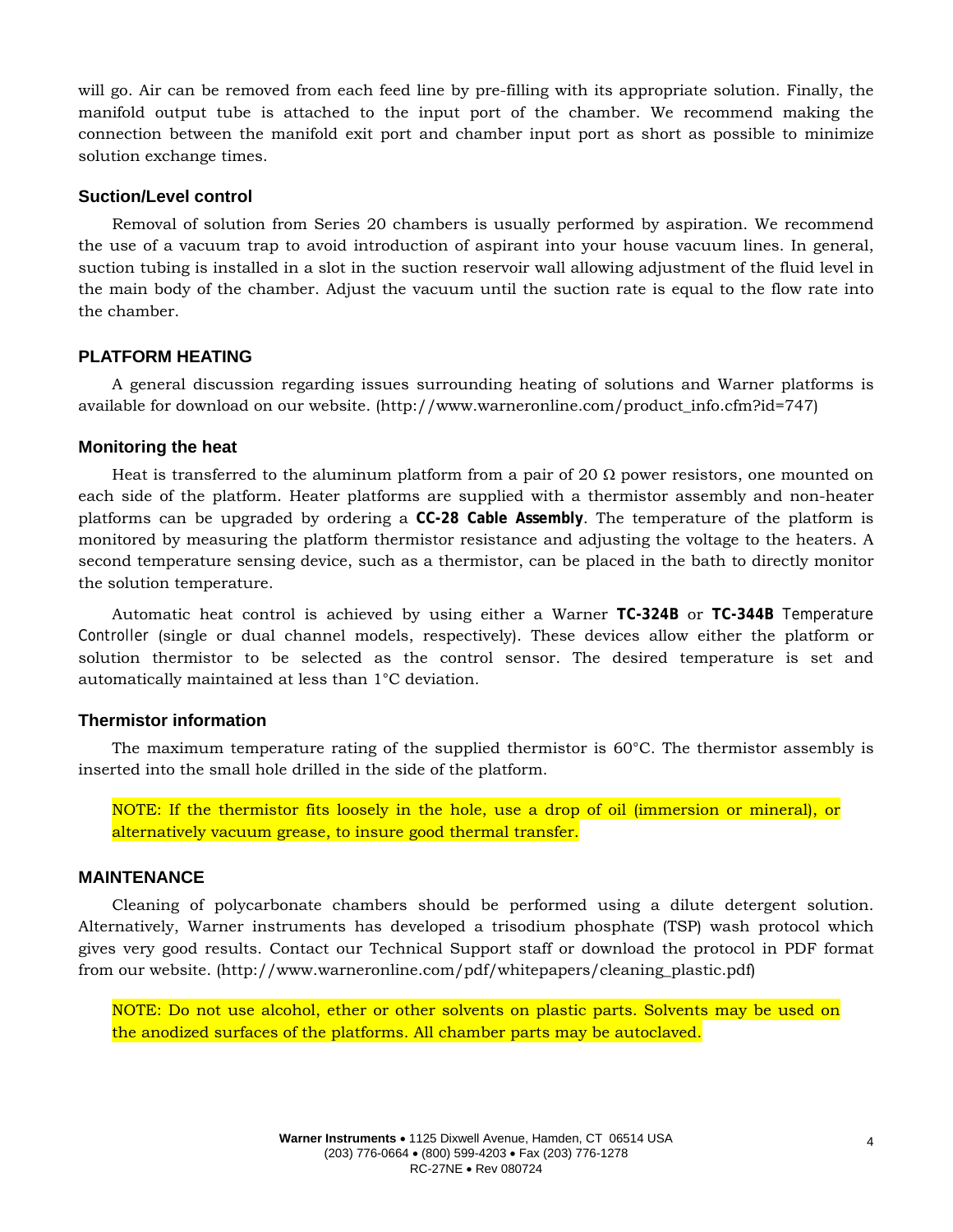### **APPENDIX**

### **A. Warner Stage Adapters**

Warner Instruments carries an extensive line of stage adapters for our Series 20 chambers and we are constantly adding new adapters as microscope manufacturers add to or modify their product lines. Please contact our offices if you do not find an adapter for your microscope in the list below. You may also want to check our website (http://www.warneronline.com/product\_info.cfm?id=711) to see if an adapter has been added since this manual was printed.

|                              | <b>Manufacturer Microscope Model</b>                  | <b>Stage Adapter</b> | Order No. |
|------------------------------|-------------------------------------------------------|----------------------|-----------|
| <b>Nikon</b>                 | Nikon Diaphot / TE200 / TE300 / TE2000                | <b>SA-NIK</b>        | 64-0291   |
|                              | Nikon TMS with 8x12 cm Cutout                         | SA-TMS/8             | 64-0292   |
|                              | Nikon TMS with 9x13 cm Cutout                         | SA-TMS/9             | 64-0293   |
|                              | Nikon E400 / E600 / E800                              | SA-20UU              | 64-0298   |
|                              | Nikon Eclipse TS100                                   | <b>SA-TS100</b>      | 64-0340   |
| <b>Olympus</b>               | Olympus IMT                                           | SA-OLY               | 64-0294   |
|                              | Olympus BX-40 / BX-50 / BX-51 / BX-61                 | SA-20UU              | 64-0298   |
|                              | Olympus IMT-2 / IX-50 / IX-70 / IX-71 / IX-51 / IX-81 | SA-OLY/2             | 64-0295   |
|                              | Burleigh Gibraltar Stainless Steel Stage              |                      |           |
| Leica                        | Leica-MicroSystems DMIL with Object Guide             | SA-20LZ              | 64-0296   |
|                              | Leica-MicroSystems DMIRB/E with Plane Stage           |                      |           |
|                              | Leica-MicroSystems DMIRB/E                            | SA-20L3P             | 64-0301   |
|                              | with 3-plate Mechanical Stage                         |                      |           |
| <b>Zeiss</b>                 | Zeiss Axiovert with 85x130 Mechanical Stage           | SA-20KZ              | 64-0297   |
|                              | Zeiss Axiovert 100M, 200M                             |                      |           |
|                              | Zeiss Axiovert with 211x230 Specimen Stage            | SA-20LZ              | 64-0296   |
|                              | Zeiss Axiovert 25, 35, 100, 200                       |                      |           |
|                              | Zeiss Axioskop with 75x30 Mechanical Stage            | SA-20UUZ             | 64-0336   |
|                              | Zeiss Axioskop LSM 510                                |                      |           |
|                              | Zeiss with 3-plate Mechanical Stage                   | <b>SA-20L3P</b>      | 64-0301   |
| <b>Prior &amp; Ludl</b>      | Prior & Ludl Motorized Stage on Upright Scope         | SA-20PL              | 64-0299   |
|                              | Prior & Ludl Motorized Stage on Inverted Scope        | SA-20PLI             | 64-0300   |
| <b>HAI</b>                   | HAI 900 Inverted Microscope<br><b>SA-HAI 900</b>      |                      | 64-0302   |
| <b>Burleigh</b><br>Gibraltar | Burleigh Gibraltar Stainless Steel Stage              | SA-OLY/2             | 64-0295   |
|                              | Burleigh Gibraltar Aluminum Stage                     | SA-OLY/3             | 64-0386   |

**NOTE:** Warner Instrument **Series P** or **Series PH** platforms are designed to fit the Zeiss 76x26 microscope slide frame (#471719) without the use of a stage adapter. **All Series PM** platforms require a stage adapter. In general, all heater platforms work best with an insulating material between the platform and frame.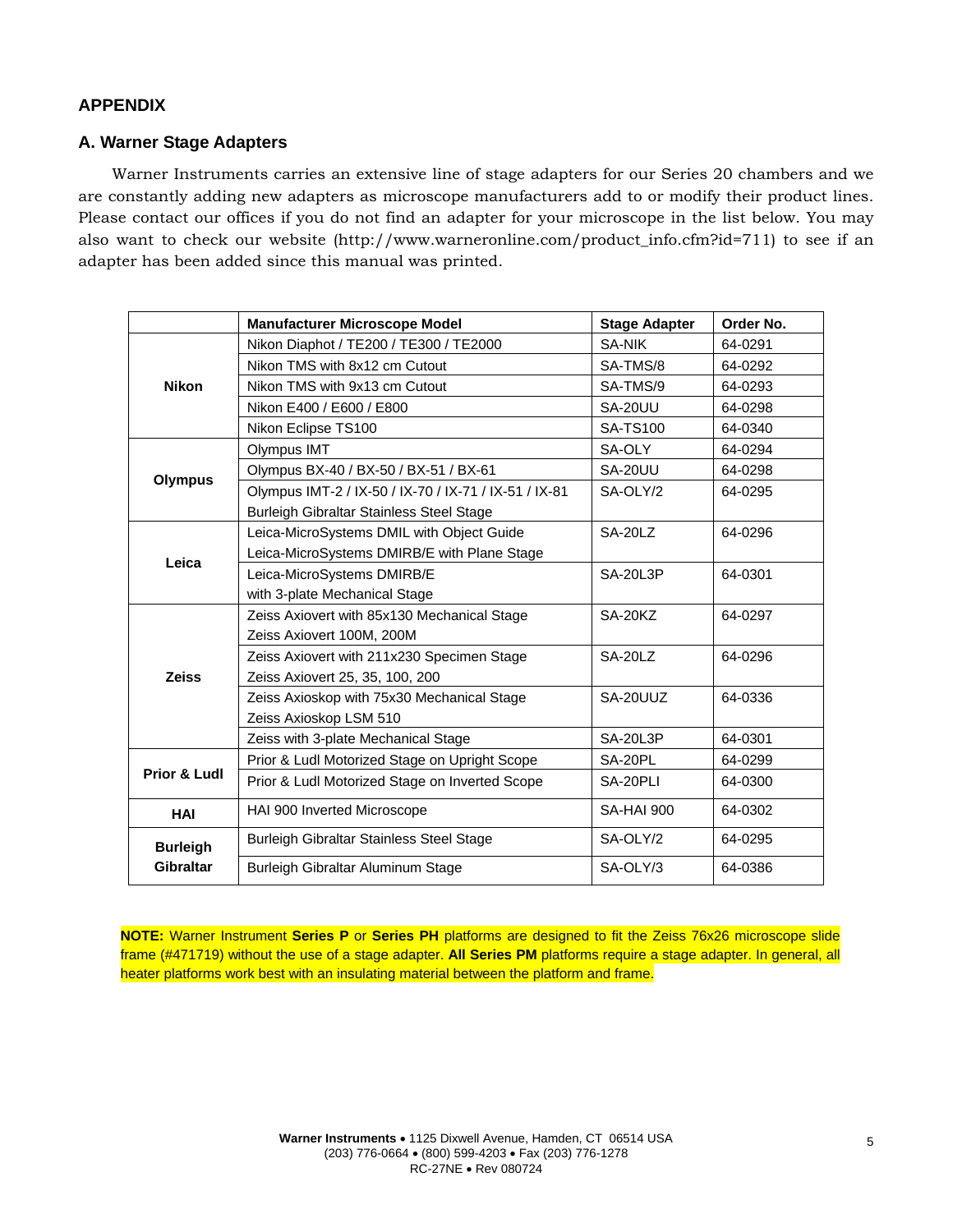### **B. Chamber supplies/spare parts**

We stock a large selection of supplies for use with Warner chambers. A partial listing of several parts are shown below. Please consult our catalog or website for items not included. Contact our Sales Department for special needs or prices.

| <b>Part Number</b>                                  | Order No. | <b>Description</b>                                 | Qty/pkg        |
|-----------------------------------------------------|-----------|----------------------------------------------------|----------------|
| #1 Coverslips                                       |           |                                                    |                |
| CS-24/50                                            | 64-0709   | 24 mm x 50 mm rectangle                            | 50             |
| <b>Polyethylene Tubing</b>                          |           |                                                    |                |
| PE-160/10                                           | 64-0755   | 0.045" x 0.062" (ID x OD) tubing (1.57mm x 1.14mm) | 10 ft. (3.3 m) |
| PE-160/100                                          | 64-0756   | 0.045" x 0.062" (ID x OD) tubing (1.57mm x 1.14mm) | 100 ft.(33 m)  |
| <b>Platforms</b>                                    |           |                                                    |                |
| $P-6$                                               | 64-0282   | P-6 platform for Series 20 chambers, non-heater    | 1              |
| PH-6                                                | 64-0289   | PH-6 platform for Series 20 chambers, heater       | 1              |
| PM-6                                                | 64-1527   | PM-6 Chamber platform with magnetic clamps         | $\mathbf{1}$   |
| <b>Replacement/Spare Parts for Heater Platforms</b> |           |                                                    |                |
| $CC-28$                                             | 64-0106   | <b>Heater Cable Assembly</b>                       | 1              |
| <b>TS-60P</b>                                       | 64-0269   | <b>Replacement Control Thermistor</b>              | 1              |
| <b>TS-70B</b>                                       | 64-0276   | Replacement Monitor Thermistor                     | 1              |
| <b>Multi-Perfusion Zero Dead Space Manifolds</b>    |           |                                                    |                |
| $MP-2$                                              | 64-0206   | 2 input, 1 output                                  | $\mathbf{1}$   |
| $MP-3$                                              | 64-0207   | 3 input, 1 output                                  | 1              |
| $MP-4$                                              | 64-0208   | 4 input, 1 output                                  | 1              |
| $MP-5$                                              | 64-0209   | 5 input, 1 output                                  | 1              |
| $MP-6$                                              | 64-0210   | 6 input, 1 output                                  | 1              |
| $MP-8$                                              | 64-0211   | 8 input, 1 output                                  | 1              |
| <b>Accessories</b>                                  |           |                                                    |                |
| 111-Kit                                             | 64-0378   | Silicone Lubricant Kit                             | 1              |

### **C. Comments**

1) Best temperature regulation is achieved by preheating your solution with an in-line heater (e.g., Warner **Fast-flow SH-27B** or **Slow-flow SF-28**) in addition to directly warming the chamber platform.